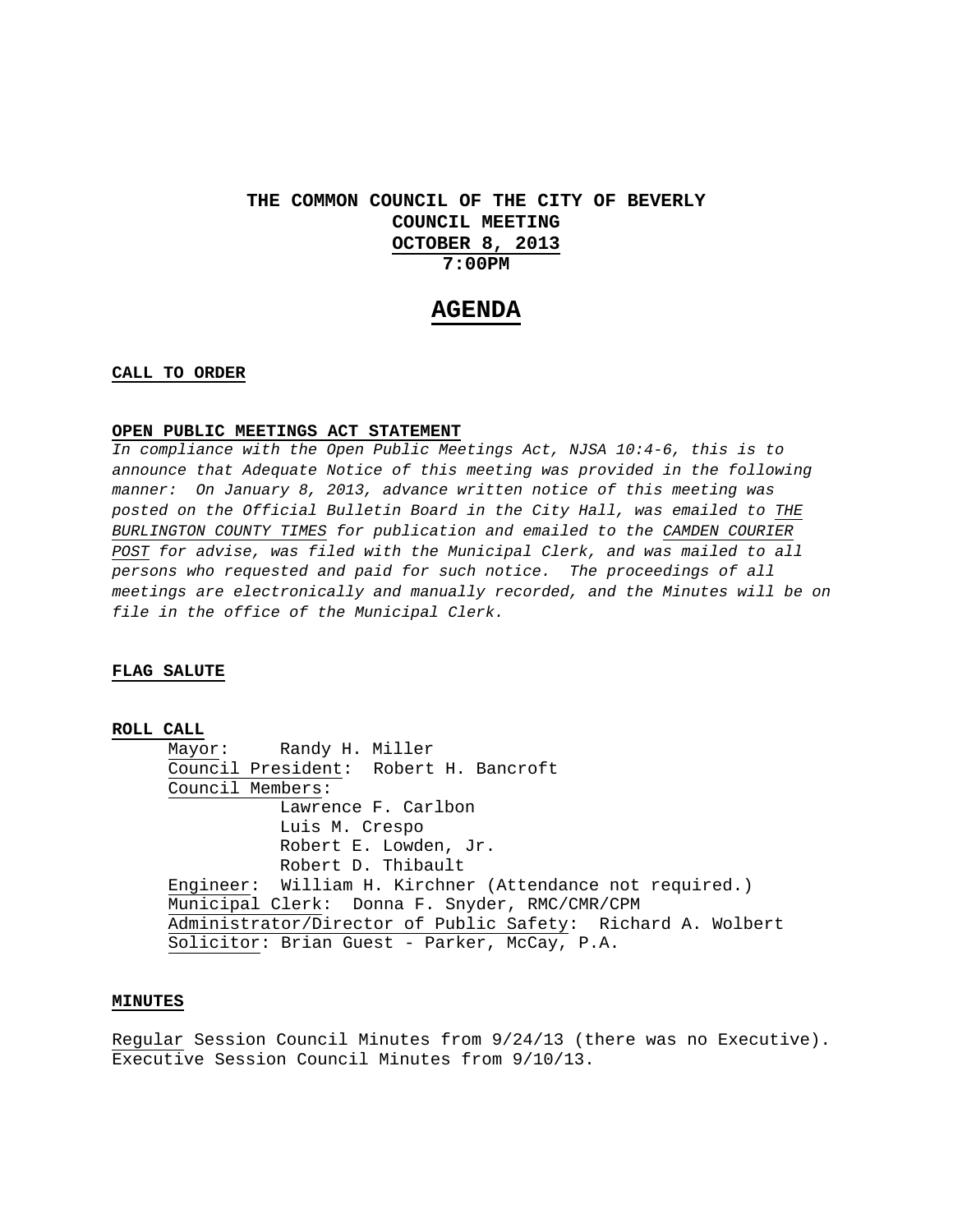#### **RESOLUTIONS**

# **RESOLUTION 2013-161**

A Resolution approving Retail Food License Renewal Application to Beverly Fire Company #1, Laurel, Oak and Bridge Street, Beverly, NJ 08010, for the 2-13-2014 Licensing Year, all fees being paid and conditioned upon all prior approvals being met,

#### **OLD BUSINESS**

~ Review of the completed 2014 Best Practices Inventory prior to submission to the State.

### **NEW BUSINESS**

- ~ Grants Committee
- ~ NJLM: Labor Negotiations Primer Professional Dev. Seminar "Understanding Collective Negotiations", 10/30/13

## **BILL LISTS**

Review and Approval of the October 3, 2013 Bill List.

#### **CORRESPONDENCE**

*(Note that all Correspondence will be handled/filed by and in the Office of the Municipal Clerk.)* 

#### **COMMENTS/REPORTS**

Mayor

Council

Administrator/Public Safety Director

Professionals

Clerk

Tax Collector – September 2013 Report

#### **PUBLIC COMMENT**

*Please state you name and address clearly for the record.*